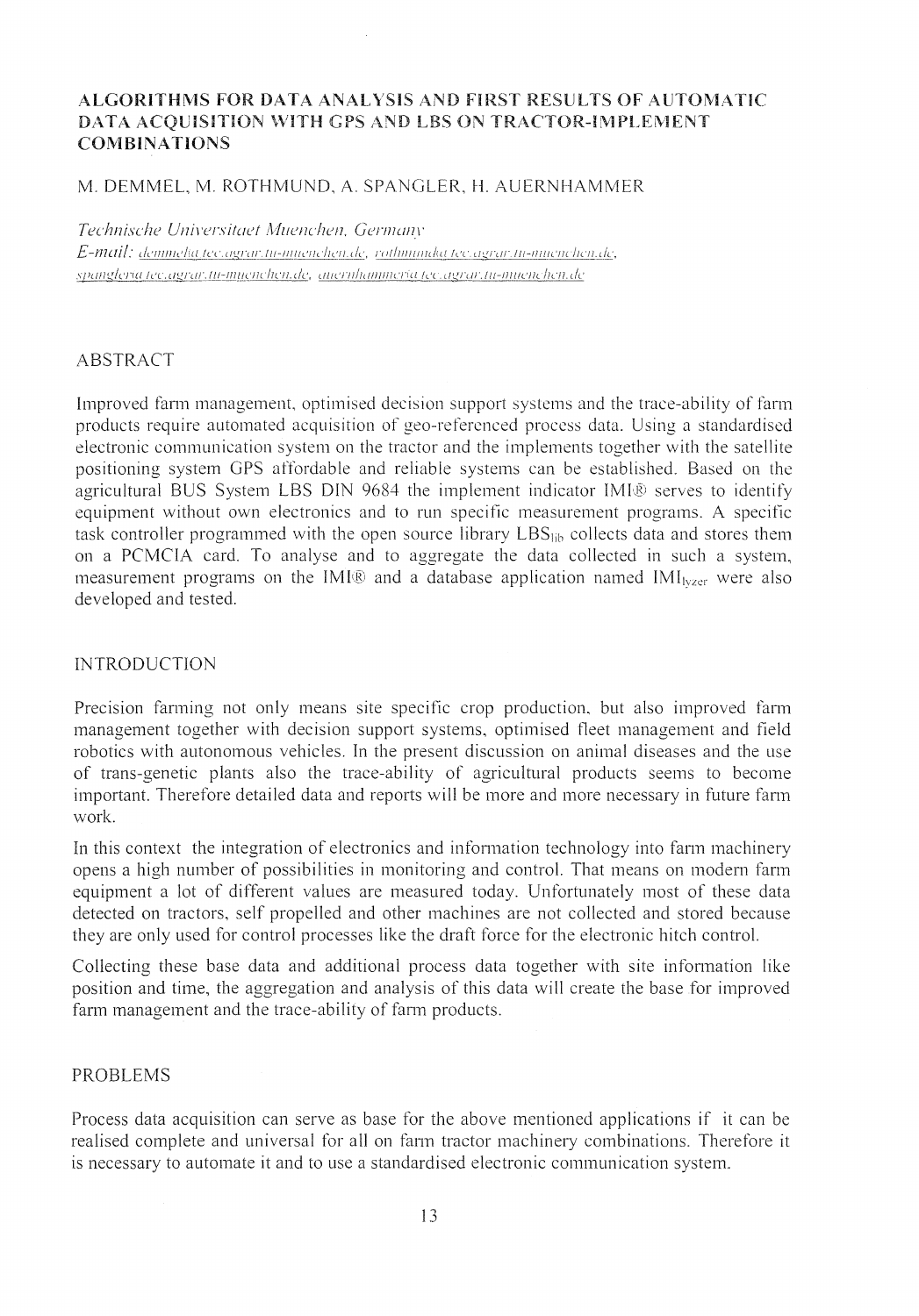The realisation of the automated acquisition of geo-referenced process infommtion will cause a huge amount of data. Therefore algorithms have to be developed to analyse and aggregate this "raw" data to the needed significant data.

# AIMS

Aims of the investigation were to establish a system for automated acquisition of georeferenced process data based on the satellite positioning system GPS and the standardised electronic communication LBS for tractors and implements and to define algorithms for online and post-processing analysis and aggregation of the collected data.

# MATERIALS AND METHODS

The configuration of the electronic devices needed for automated data acquisition is based on the satellite positioning system, the already established electronic communication standard in the "Landwirtschaftliches BUS-System (agricultural bus system) LBS by DIN 9684" and a special!y developed "Implement Indicator" IMI®. The system is defined and described in detail by Auernhammer et al. 2000. An example of the typical configuration for automated data acquisition on a tractor during tillage is shown in figure 1:



FIGURE 1. System configuration for automated process data acquisition with GPS, LBS and IMI® (Tractor Fendt Favorit 714 Vario with Lemken Smaragd 3m working width)

The hardware components are completed by data aggregation, data acquisition and data analysis programs working online in the LBS environment or in post processing mode at the fann personal computer.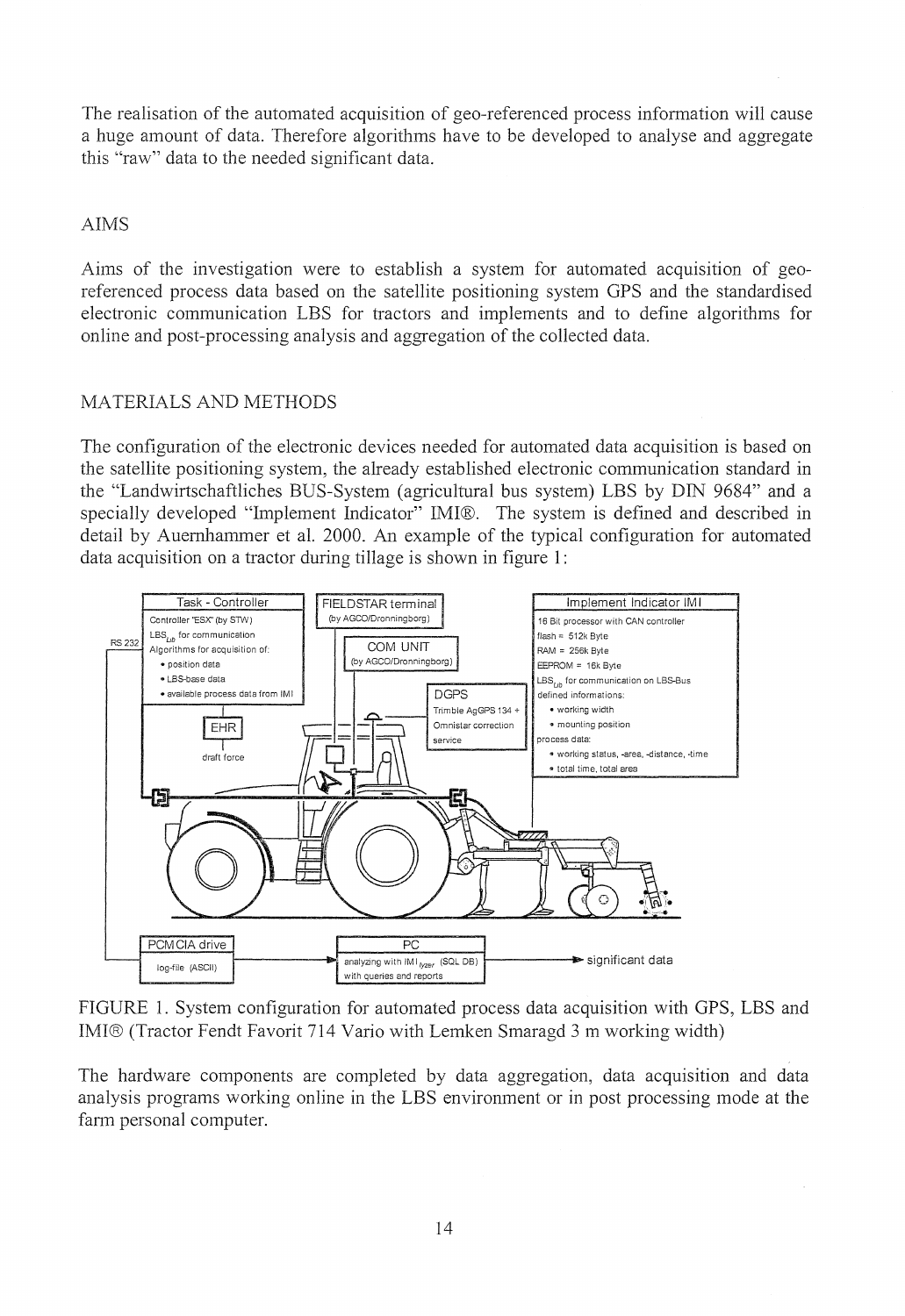#### Oata analysing in the LBS environment

The developed and investigate system operates in two different configurations:

*In a basic configuration* the IMI® only delivers the identification of the used implement together with the information on the mounting location at the tractor (front or rear) and the working width to the LBS. This "low level"  $IM \&$  will require post processing data analysis and data aggregation.

*In an advanced configuration* the IMI® provides specific measurement programs to gain and deliver operation depending process data like real working area, working distance and working time as weil as total work time consumption of operation to the LBS system. To identify the different types of area and timcs and to start. finish or restart the measurement programs when changing fields, the  $IMI@$  needs to get information on being in a specific field or being out of it from the task controller.

All data collection is done by an extended LBS ''task controller". This controller may also serve to transfer electronic application maps into application set points for the job controllers of spreaders and sprayers. For data acquisition the task controller combines selected base data and process data from the LBS system with position and time from the GPS and writes them in a defined frequency into a file which is typically stored on a PCMCIA card. lf the IMI@ runs its own measurement programs it will request additional information from the task controller and will send accumulated data for storage back to the task controller. To deliver the information "in field x" or ·'not in a field" the task controller has to compare the actual position with the stored boundaries of the fields. These procedures are based on similar algorithms like the above mentioned transter of electronic application maps into set points for the job controller.

In the tractor  $-$  implement configurations installed and used on the experimental farm of Duernast all functions of the IM!@ and of the task controller relating process data acquisition are programmed using the LBS $_{\text{lib}}$  (Spangler et al., 2001). Both data acquisition strategies are realised by using online measurement programmes as well as unfiltered data collecting with post processing types of process data aggregation and analysis using data base functions.

#### Data analvsing in a data base environment

For the post processing analysis of the not pre processed geo-referenced data on a personal computer a SQL data base (Microsoft Access@) was chosen and specific data analysing applications were programmed on that platform.

The data base application is called  $\text{IMI}_{\text{lyzer}}$  and integrates a specific data structure and different calculation models and algorithms.

Firstall acquired and on PCMCIA cards stored process data are imported into a central table via a specific application based on the Access® text import assistant. Beside this central table there are at least three minor tables which content necessary machinery, fann and field data.

Data analysis and data aggregation itself is done using different combinations of queries and functions. Depending on the sizes and aggregation Ievels which are needed, data from several fields and columns have tobe selected and calculated (figure 2).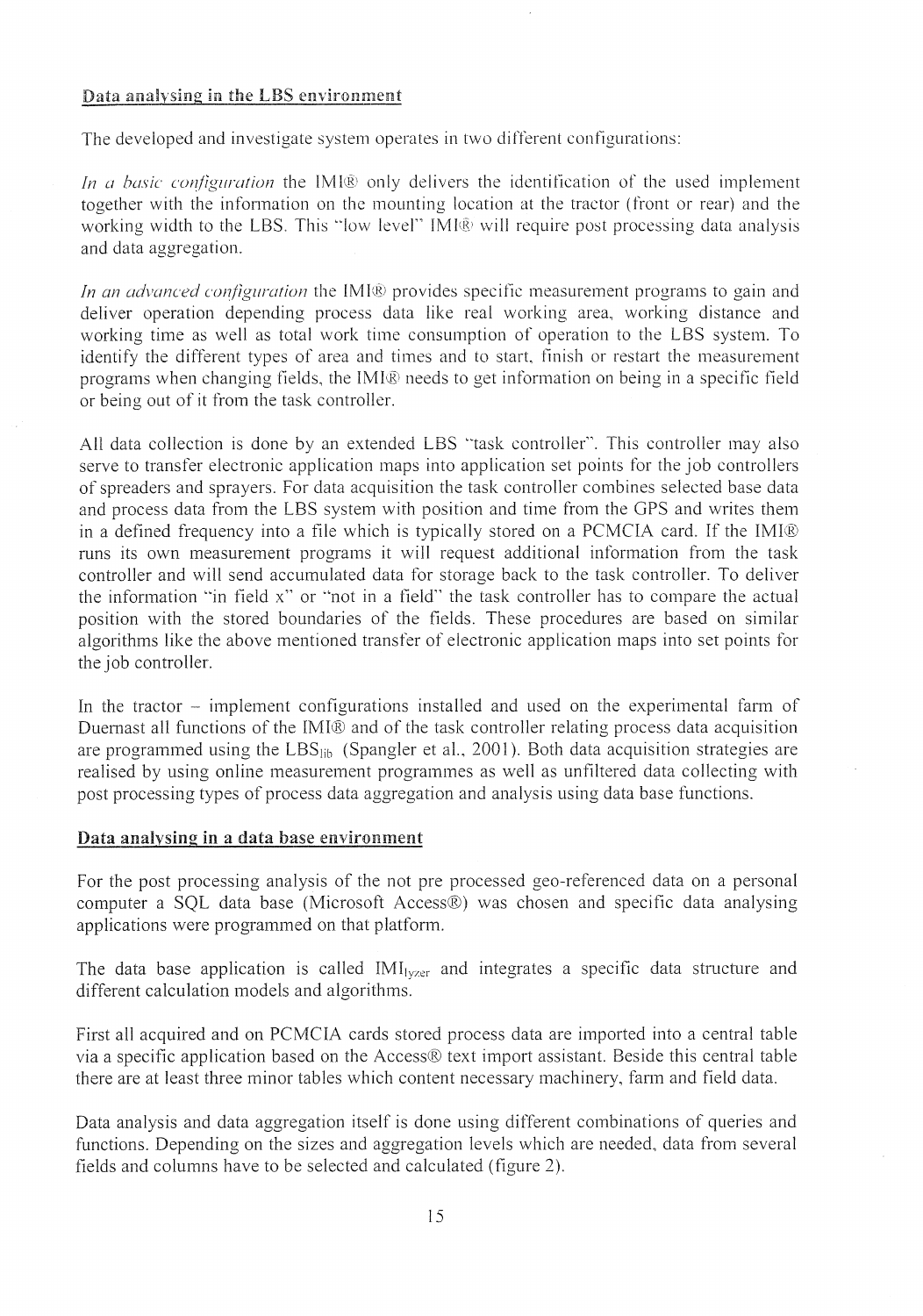

FIGURE 2. Definition of groups and data computation ways based on the acquired data.

The huge number of possible analyses require a clear stmcture of the resulting values. This was realised by grouping the target values into

- time/path related values,
- machinery related values,  $\sim$
- material related values (seed, fertiliser, fuel,...). L.

For all values of these categories sums (total, total per field, total per day,..), means (with standard deviations) and classifications can be computed.

The analyses of the three above mentioned groups can be computed related to

- specific tasks or operations,
- specific production procedures,  $\bar{\phantom{a}}$
- specific machines or  $\overline{a}$
- specific fields.  $\overline{a}$

Like mentioned in the description of the online data analysis in the LBS environment the relation to specific fields is realised by using the position data of each data set and comparing them with the boundaries of the fields.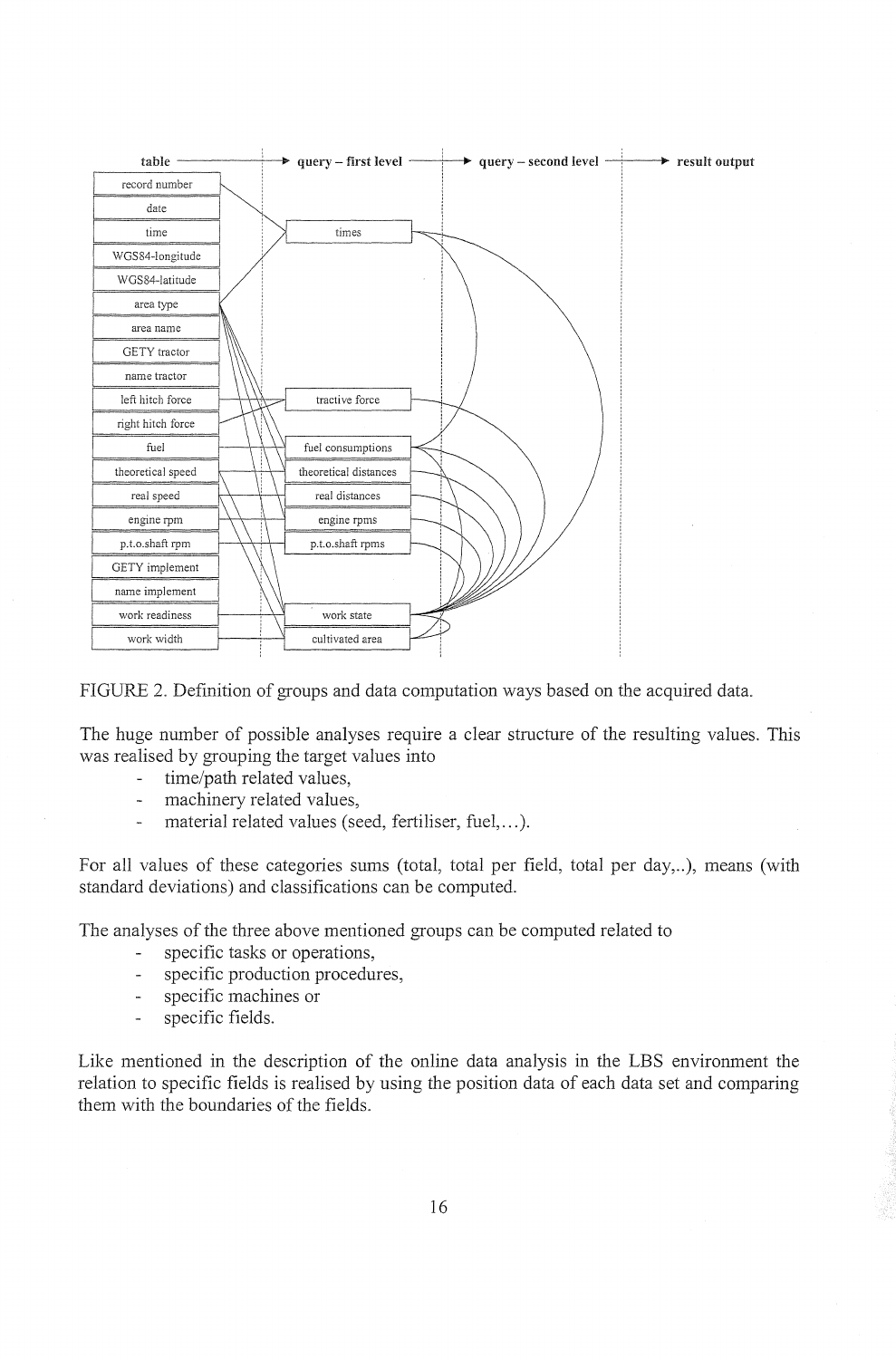The output reports are generated based on the requirements of the data users and formatted in tables. Field reports, machinery reports and reports for specific operations are the commonly required types.

## **RESULTS**

First results of the analysis of information gathered with an early test version of the online measurement program in the LBS environment using an IMI® and post processing data base programs on the personal computer for the same field work showed identical figures. But it became clear that the post processing analyses gives more freedom to realise different analyses (Table 1).

TABLE 1. Operation statistics of tillage (stubble mulching) of the field Schafhof in August 2000 (production procedure on the field level) based on automated acquired data.

| <b>Size</b>                           | Absolute figures             | <b>Relative figures</b>     |
|---------------------------------------|------------------------------|-----------------------------|
| Start time                            | 12.33 p.m.                   |                             |
| End time                              | 06.48 p.m.                   |                             |
|                                       |                              |                             |
| Total driven distance (in field)      | 45 386 m                     | $100\%$                     |
| Working distance (in field)           | 39 994 m                     | 88%                         |
| Turning distance (in field)           | 5 392 m                      | $12\%$                      |
|                                       |                              |                             |
| Field size (by field boundaries)      | $10.61$ ha                   | 100 %                       |
| Cultivated area (by working distance) | 11.99 ha                     | 113 %                       |
|                                       |                              |                             |
| Total used time (in field)            | 6.02h                        | 100 %                       |
| Working time (in field)               | 4.50 h                       | 75 %                        |
| Turning time                          | 1.08h                        | 18 %                        |
| Standing/waiting time                 | 0.44h                        | $7\%$                       |
|                                       |                              |                             |
| Working speed                         | Avg. $2.46$ ms <sup>-1</sup> | Sdv. $0.49 \text{ ms}^{-1}$ |
| Draft force (lower linkage)           | Avg. 25956 N                 | Sdv. 8155 N                 |

In this example the relation of working to total driven distances and the relation of working time to total used time in the field will support a process to identify problems with this type of fieldwork and to comment the economic effectiveness of it.

Beside taking the average draft force into account and compare it with other fields or/and tractor equipment combinations, the geo-referenced draft force data which were measured by the electronic hitch control have also been computed with working speed and working depth and delivered input data for an approximated soil resistance map.